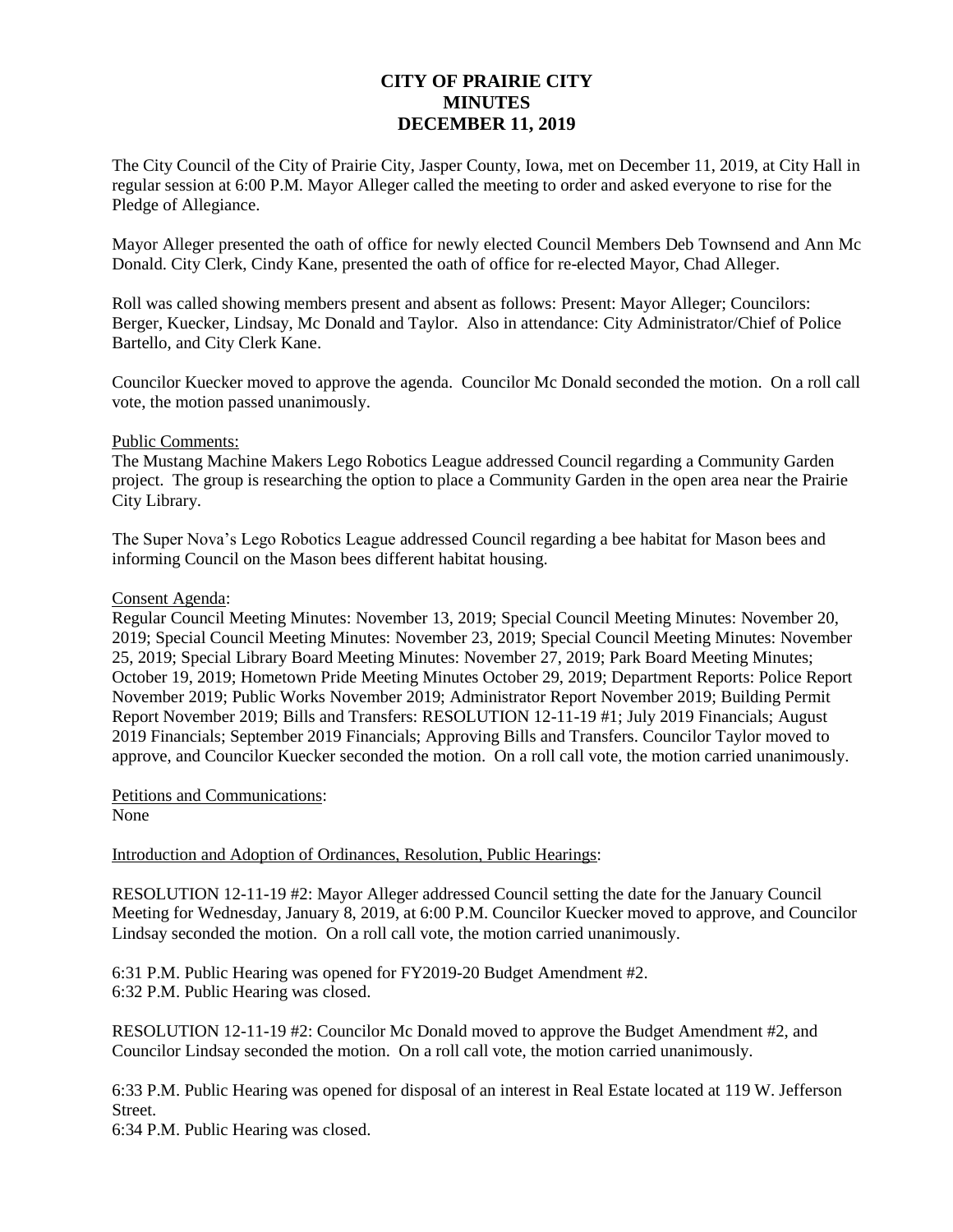## **MINUTES December 11, 2019 Page 2**

6:35 P.M. Public Hearing was opened for Disposal of an interest in Real Estate South Norris St. Lots 701 and 705. 6:36 P.M. Public Hearing was closed.

Ordinance NO. 369 Amending City Code Chapter 170 for Subdivision Regulations 2nd Reading. Councilor Mc Donald moved to approve 2<sup>nd</sup> Reading of the motion, and Councilor Kuecker seconded the motion. On a roll call vote, the motion carried unanimously.

Ordinance NO. 370 Golf Carts to add Chapter 171 Golf Carts to the Prairie City Code of Ordinances. Councilor Lindsay moved to approve the 3rd Reading, and Councilor Kuecker seconded the motion. On a roll call vote, the motion carried unanimously.

6:36 P.M. Public Hearing was opened on a proposal to enter into a Water Revenue Loan and Disbursement Agreement. 6:37 P.M. Public Hearing was closed.

RESOLUTION 12-11-19 #4. Resolution taking additional action with respect to a Water Revenue Loan and Disbursement Agreement and authorizing, approving and securing the payment of a \$120,000 Water Revenue Loan and Disbursement Agreement Anticipation Project Note (IFA Interim Loan and Disbursement Agreement. Councilor Kuecker moved to approve, and Councilor Taylor seconded the motion. On a roll call vote, the motion carried unanimously.

Ordinance NO. 371 Amending the Code of Ordinances of the City of Prairie City, Iowa, by amending provisions pertaining to the operating Budget preparation 2020-21, 1<sup>st</sup> Reading. Councilor Kuecker moved to approve, and Councilor Mc Donald seconded the motion. On a roll call vote, the motion carried unanimously.

## Old Business:

City Administrator/Chief of Police Bartello led the discussion on the MSA project updates. No action.

City Administrator/Chief of Police Bartello led the discussion on the summary of water meter usage comparisons. No action.

City Administrator/Chief of Police Bartello led the discussion on possible action on seasonal employee reposting. Council Kuecker moved to approve the position be posted for five days, ending on Wednesday, December 18, 2019, at 4:30 P.M. Councilor Lindsay seconded the motion. On a roll call vote, the motion carried unanimously.

## New Business:

Councilor Taylor requested the discussion on the update of the Employee Handbook be tabled for additional information. A meeting to review the updates on the Employee Handbook was set for Wednesday, January 29, 2020, at 5:30 P.M.

Mayor Alleger updated Council on the PC Economic Development Corporation and Jasper County Economic Development Corporation (JEDCO) are working with the Overland Group attorney to finalize the proposal for the sale of PC Economic Development Corporation and (JEDCO) property located at Popular Avenue and West 2nd Street.